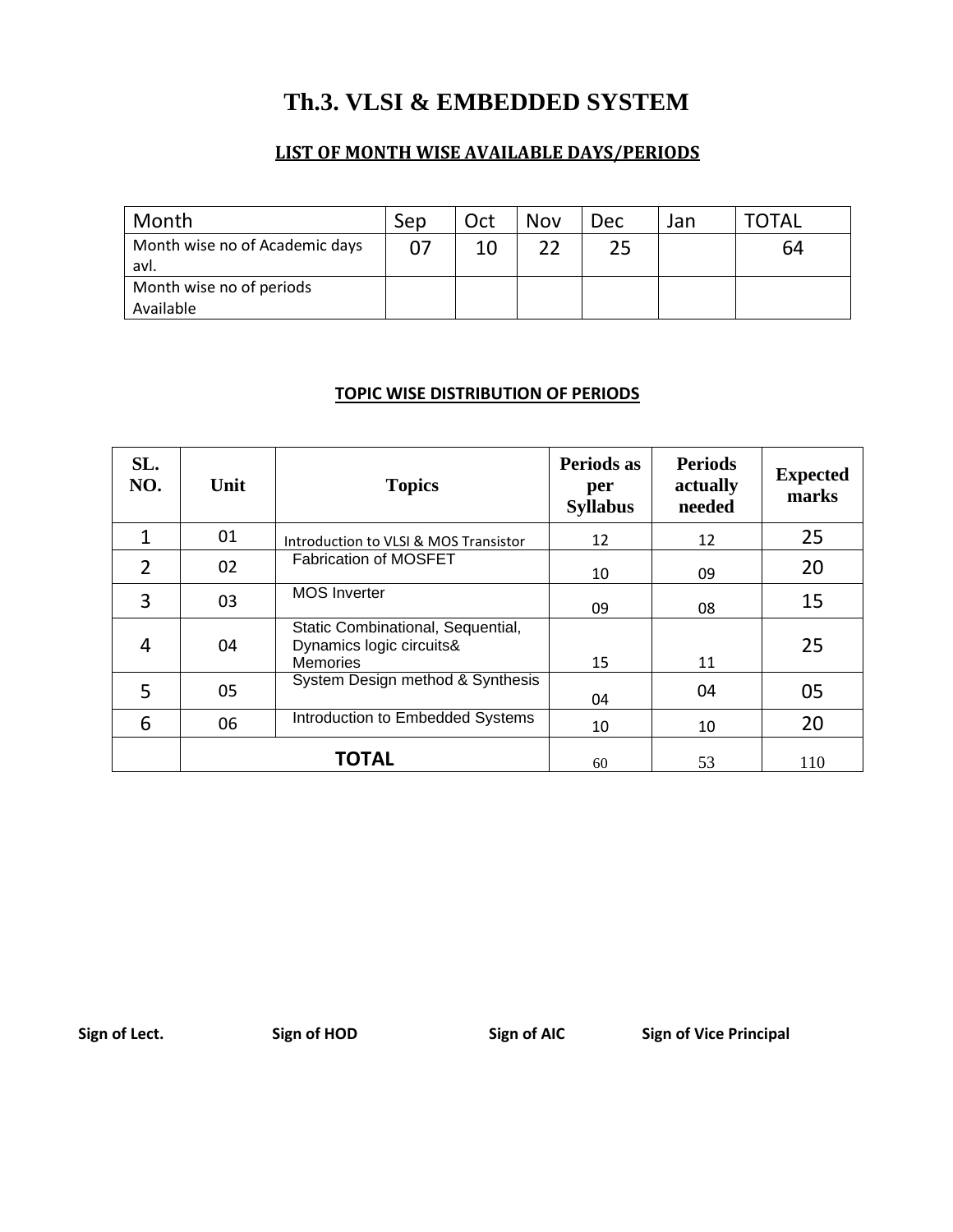### **UNIT -01 Introduction to VLSI & MOS Transistor**

| <b>Article</b><br>No. | <b>Name Of The Article</b>                                                                                        | <b>Required</b><br><b>Periods</b> | Lect. Sign<br><b>With Date</b> | <b>Authenticity</b><br>duly Verified<br>by H.O.D | Sign by<br>V.P |
|-----------------------|-------------------------------------------------------------------------------------------------------------------|-----------------------------------|--------------------------------|--------------------------------------------------|----------------|
| 1.1                   | Historical perspective-Introduction                                                                               | 01                                |                                |                                                  |                |
| 1.2                   | Classification of CMOS digital<br>circuittypes                                                                    | 01                                |                                |                                                  |                |
| 1.3                   | Introduction to MOS Transistor& Basic<br>operation of MOSFET.                                                     | 01                                |                                |                                                  |                |
| 1.4                   | Structure and operation of MOSFET (n-<br>MOS enhancement type) &COMS                                              | 01                                |                                |                                                  |                |
|                       | Cont                                                                                                              | 01                                |                                |                                                  |                |
| 1.5                   | MOSFET V-I characteristics,                                                                                       | 01                                |                                |                                                  |                |
| 1.6                   | Working of MOSFET capacitances.                                                                                   | 01                                |                                |                                                  |                |
| 1.7                   | Modeling of MOS Transistors including<br>Basic concept the SPICE level-1 models,<br>the level-2 and level-3model. | 01                                |                                |                                                  |                |
| 1.8                   | Flow Circuit designprocedures                                                                                     | 01                                |                                |                                                  |                |
| 1.9                   | VLSI Design Flow & Ychart                                                                                         | 01                                |                                |                                                  |                |
| 1.10                  | DesignHierarchy                                                                                                   | 01                                |                                |                                                  |                |
| 1.11                  | VLSI design styles-FPGA, Gate Array<br>Design, Standard cells based, Full<br>custom                               | 01                                |                                |                                                  |                |
|                       | <b>TOTAL</b>                                                                                                      | 12                                |                                |                                                  |                |
|                       | <b>Short Question with answer</b><br>and Long question with hints                                                 |                                   |                                |                                                  |                |
|                       |                                                                                                                   |                                   |                                |                                                  |                |
|                       |                                                                                                                   |                                   |                                |                                                  |                |
|                       |                                                                                                                   |                                   |                                |                                                  |                |
|                       |                                                                                                                   |                                   |                                |                                                  |                |
|                       |                                                                                                                   |                                   |                                |                                                  |                |
|                       |                                                                                                                   |                                   |                                |                                                  |                |
|                       |                                                                                                                   |                                   |                                |                                                  |                |
|                       |                                                                                                                   |                                   |                                |                                                  |                |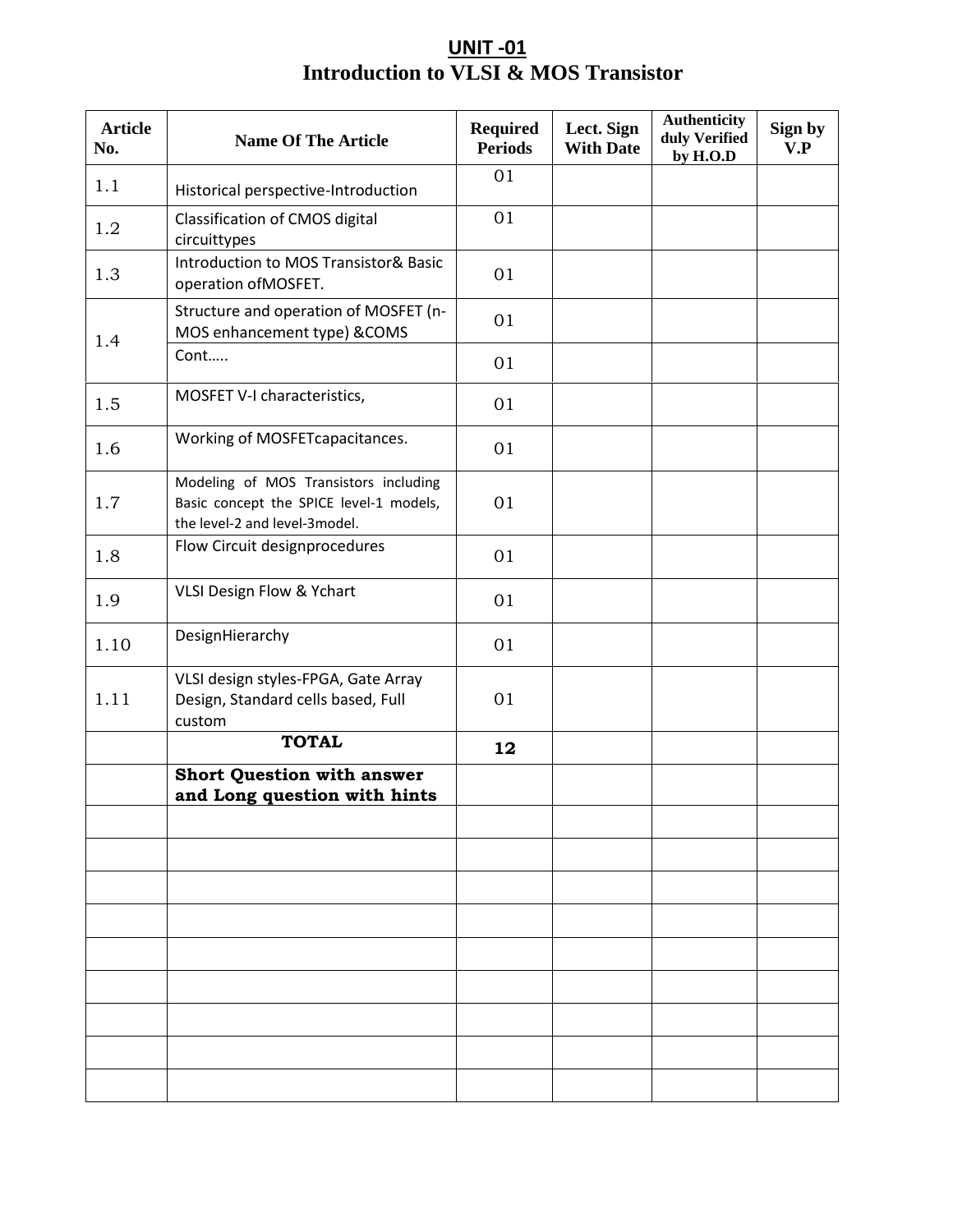### **UNIT- 02 Fabrication of MOSFET**

| <b>Article</b><br>No. | <b>Name Of The Article</b>                                        | <b>Required</b><br><b>Periods</b> | Lect. Sign<br><b>With Date</b> | Authenticity<br>duly Verified<br>by H.O.D | Sign by<br>V.P |
|-----------------------|-------------------------------------------------------------------|-----------------------------------|--------------------------------|-------------------------------------------|----------------|
| 2.1                   | Simplified process sequence for<br>fabrication                    | 01                                |                                |                                           |                |
| 2.2                   | Basic steps in Fabrication processes<br>Flow                      | 01                                |                                |                                           |                |
| 2.3                   | Fabrication process of nMOS<br>Transistor                         | 01                                |                                |                                           |                |
|                       | Cont                                                              | 01                                |                                |                                           |                |
| 2.4                   | <b>CMOS n-well Fabrication ProcessFlow</b>                        | 01                                |                                |                                           |                |
| 2.5                   | MOS Fabrication process by n-well on<br>p-substrate               | 01                                |                                |                                           |                |
| 2.6                   | CMOS Fabrication process by P-well<br>on-n substrate              | 01                                |                                |                                           |                |
| 2.7                   | Layout Design rules                                               | 01                                |                                |                                           |                |
| 2.8                   | <b>Stick Diagrams of CMOS inverter</b>                            | 01                                |                                |                                           |                |
|                       | <b>TOTAL</b>                                                      | 09                                |                                |                                           |                |
|                       | <b>Short Question with answer</b><br>and Long question with hints |                                   |                                |                                           |                |
|                       |                                                                   |                                   |                                |                                           |                |
|                       |                                                                   |                                   |                                |                                           |                |
|                       |                                                                   |                                   |                                |                                           |                |
|                       |                                                                   |                                   |                                |                                           |                |

### **UNIT-03 MOS Inverter**

| <b>Article</b><br>No. | <b>Name Of The Article</b>                                                                                           | <b>Required</b><br><b>Periods</b> | <b>Lect Sign</b><br><b>With Date</b> | <b>Authenticity</b><br>duly Verified<br>by H.O.D | Sign by<br>V.P |
|-----------------------|----------------------------------------------------------------------------------------------------------------------|-----------------------------------|--------------------------------------|--------------------------------------------------|----------------|
| 3.1                   | Basic nMOS inverters,                                                                                                | 01                                |                                      |                                                  |                |
| 3.2                   | Working of Resistive-loadInverter                                                                                    | 01                                |                                      |                                                  |                |
| 3.3                   | Inverter with n-Type MOSFET Load -<br>Enhancement Load, Depletion n-MOS inverter                                     | 01                                |                                      |                                                  |                |
|                       | Cont                                                                                                                 | 01                                |                                      |                                                  |                |
| 3.4                   | CMOS inverter $-$ circuit operation and<br>characteristics and interconnect effects:<br>Delay time definitions       | 01                                |                                      |                                                  |                |
|                       | Cont                                                                                                                 | 01                                |                                      |                                                  |                |
| 3.5                   | <b>CMOS</b><br>design<br>with<br>delay<br>Inventor<br>constraints - Two sample mask lay out for<br>p-type substrate. | 01                                |                                      |                                                  |                |
|                       | Cont                                                                                                                 | 01                                |                                      |                                                  |                |
|                       | <b>TOTAL</b>                                                                                                         | 08                                |                                      |                                                  |                |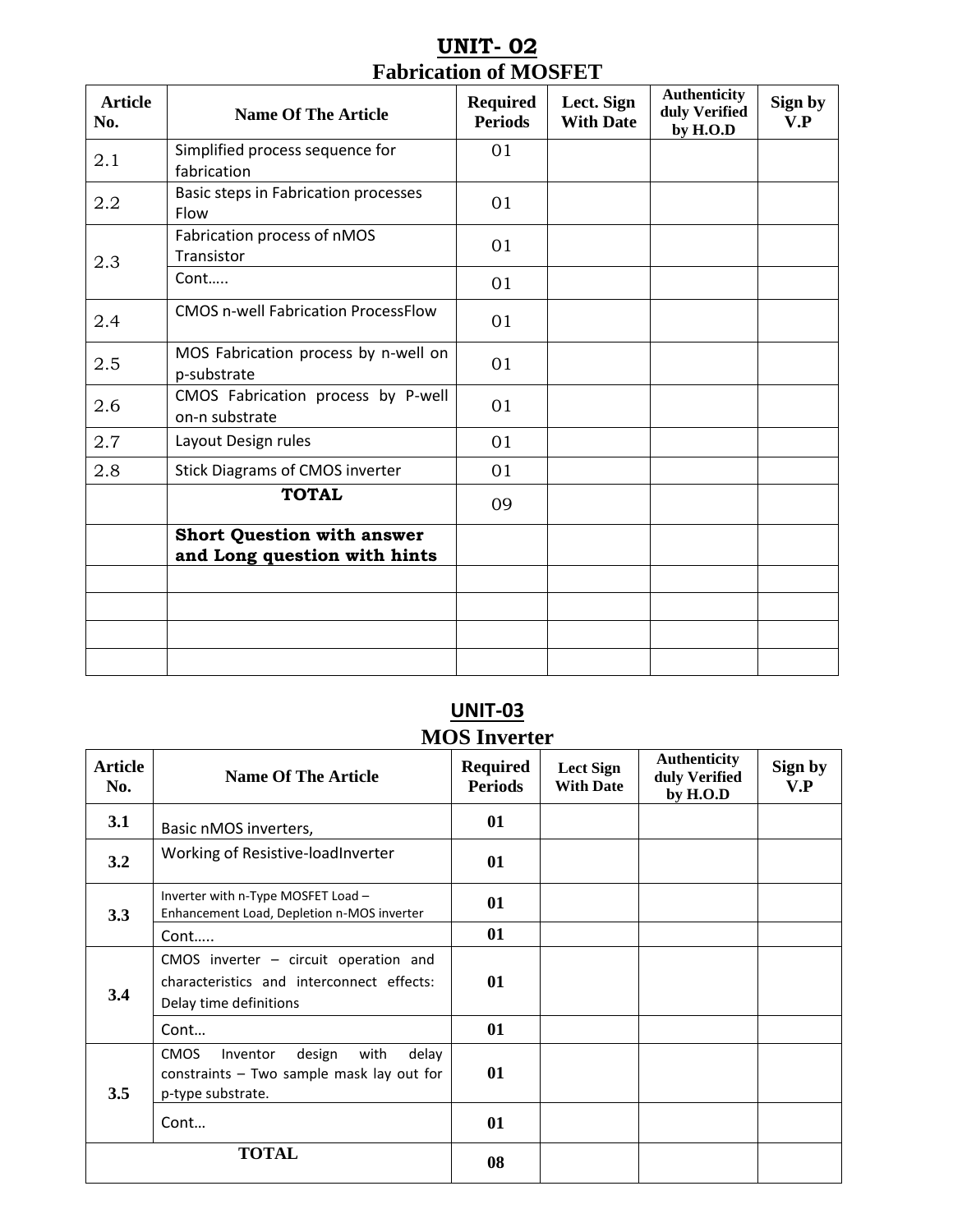| <b>Short Question with answer</b><br>and Long question with hints |  |  |
|-------------------------------------------------------------------|--|--|
|                                                                   |  |  |
|                                                                   |  |  |
|                                                                   |  |  |
|                                                                   |  |  |

#### UNIT-04

#### **Static Combinational, Sequential, Dynamics logic circuits& Memories**

| <b>Article</b><br>No. | <b>Name Of The Article</b>                                                                         | <b>Required</b><br><b>Periods</b> | Lect. Sign<br>With<br>Date | <b>Authenticity</b><br>duly Verified<br>by H.O.D | Sign by<br>V.P |
|-----------------------|----------------------------------------------------------------------------------------------------|-----------------------------------|----------------------------|--------------------------------------------------|----------------|
| 4.1                   | Define static combinational logic , working of Static<br>CMOS logic circuits (Two input NAND gate) | 01                                |                            |                                                  |                |
| 4.2                   | CMOS logic circuits (NAND2Gate)                                                                    | 01                                |                            |                                                  |                |
| 4.3                   | <b>CMOS Transmission Gates (Passgate)</b>                                                          | 01                                |                            |                                                  |                |
| 4.4                   | <b>Complex Logic Circuits -Basics</b>                                                              | 01                                |                            |                                                  |                |
| 4.5                   | Classification of Logic circuits based on<br>their temporalbehavior                                | 01                                |                            |                                                  |                |
| 4.6                   | SR Flip latch Circuit,                                                                             | 01                                |                            |                                                  |                |
| 4.7                   | Clocked SR latchonly.                                                                              | 01                                |                            |                                                  |                |
| 4.8                   | CMOS Dlatch.                                                                                       | 01                                |                            |                                                  |                |
| 4.9                   | <b>Basic principles of Dynamic Pass</b><br><b>TransistorCircuits</b>                               | 01                                |                            |                                                  |                |
| 4.10                  | Dynamic RAM, SRAM,                                                                                 | 01                                |                            |                                                  |                |
| 4.11                  | Flash memory                                                                                       | 01                                |                            |                                                  |                |
|                       | <b>TOTAL</b>                                                                                       | 11                                |                            |                                                  |                |
|                       | <b>Short Question with answer</b><br>and Long question with hints                                  |                                   |                            |                                                  |                |
|                       |                                                                                                    |                                   |                            |                                                  |                |
|                       |                                                                                                    |                                   |                            |                                                  |                |
|                       |                                                                                                    |                                   |                            |                                                  |                |
|                       |                                                                                                    |                                   |                            |                                                  |                |
|                       |                                                                                                    |                                   |                            |                                                  |                |
|                       |                                                                                                    |                                   |                            |                                                  |                |
|                       |                                                                                                    |                                   |                            |                                                  |                |
|                       |                                                                                                    |                                   |                            |                                                  |                |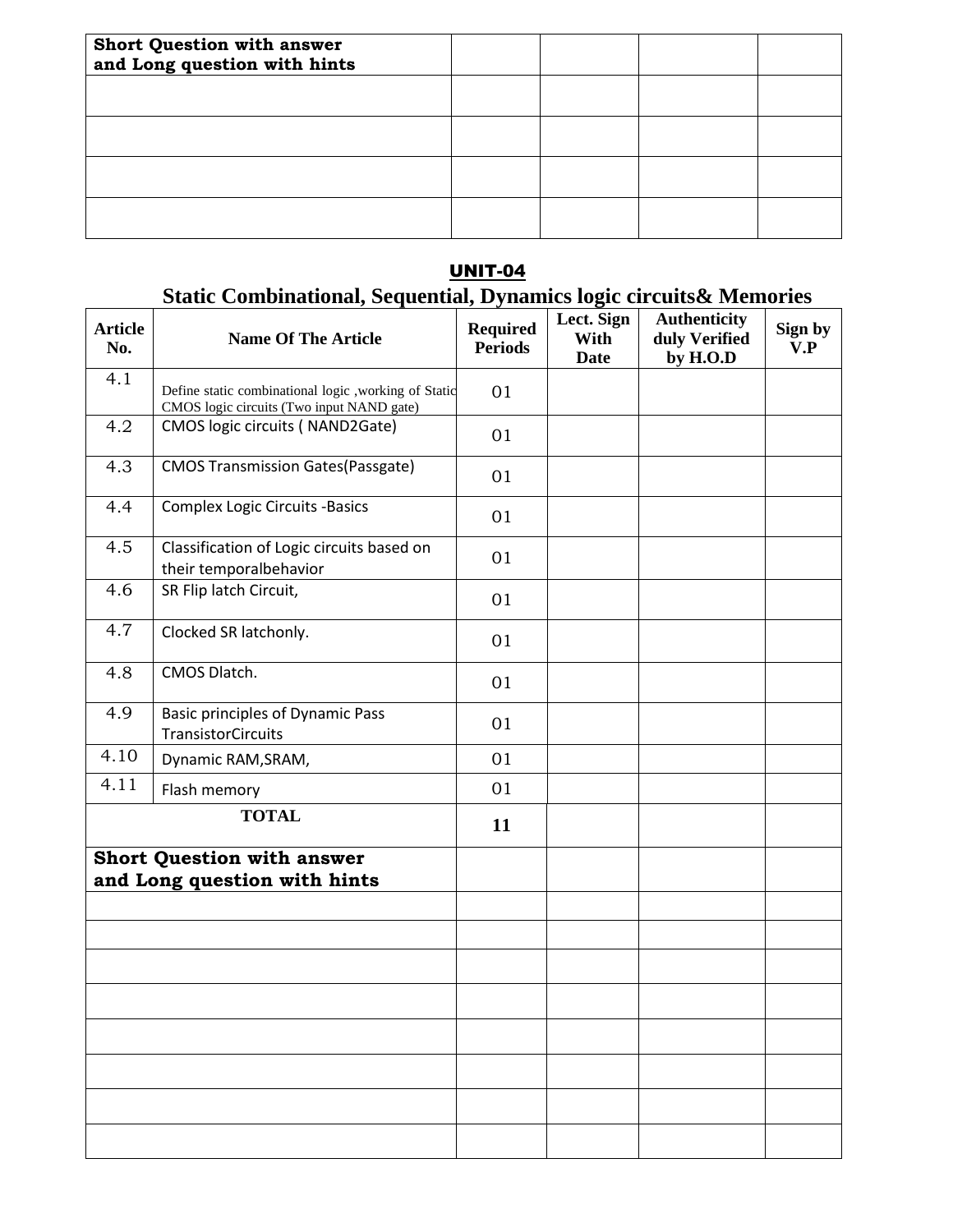### **UNIT-05 System Design method & Synthesis**

| Article<br>No. | <b>Name Of The Article</b>                                                | <b>Required</b><br><b>Periods</b> | Lect. Sign<br><b>With Date</b> | <b>Authenticity</b><br>duly Verified by<br>H.O.D | Sign by<br>V.P |
|----------------|---------------------------------------------------------------------------|-----------------------------------|--------------------------------|--------------------------------------------------|----------------|
| 5.1            | Design Language (SPL & HDL)& HDL &<br>EDA tools & VHDL and packages Xlinx | 01                                |                                |                                                  |                |
| 5.2            | Design strategies & concept of FPGA<br>with standard cell based design    | 01                                |                                |                                                  |                |
| 5.3            | VHDL for design synthesis using CPLD orFPGA                               | 01                                |                                |                                                  |                |
| 5.4            | Raspberry Pi - Basic idea                                                 | 01                                |                                |                                                  |                |
|                | <b>TOTAL</b>                                                              | 04                                |                                |                                                  |                |
|                | <b>Short Question with answer</b><br>and Long question with hints         |                                   |                                |                                                  |                |
|                |                                                                           |                                   |                                |                                                  |                |
|                |                                                                           |                                   |                                |                                                  |                |
|                |                                                                           |                                   |                                |                                                  |                |

### UNIT-06

# **Introduction to Embedded Systems**

| <b>Article</b><br>No. | <b>Name Of The Article</b>                                                                                                                    | <b>Required</b><br><b>Periods</b> | Lect. Sign<br><b>With Date</b> | <b>Authenticity</b><br>duly Verified<br>by H.O.D | Sign by<br>V.P |
|-----------------------|-----------------------------------------------------------------------------------------------------------------------------------------------|-----------------------------------|--------------------------------|--------------------------------------------------|----------------|
| 6.1                   | Embedded Systems Overview, list of embedded systems,<br>characteristics, example - A Digital Camera                                           | 01                                |                                |                                                  |                |
|                       | Cont                                                                                                                                          | 01                                |                                |                                                  |                |
| 6.2                   | <b>Embedded Systems Technologies--</b><br>Technology-Definition-Technology for<br><b>Embedded Systems</b>                                     | 01                                |                                |                                                  |                |
|                       | Processor Technology<br>-IC Technology                                                                                                        | 01                                |                                |                                                  |                |
| 6.3                   | Design Technology-Processor Technology, General<br>Purpose Processors - Software, Basic Architecture of<br>Single Purpose Processors-Hardware | 01                                |                                |                                                  |                |
|                       | Cont                                                                                                                                          | 01                                |                                |                                                  |                |
| 6.4                   | Application - Specific Processors,<br>Microcontrollers, Digital Signal Processors(DSP)                                                        | 01                                |                                |                                                  |                |
| 6.5                   | IC Technology- Full Custom / VLSI, Semi-Custom<br>ASIC (Gate Array & Standard Cell), PLD<br>(Programmable Logic Device)                       | 01                                |                                |                                                  |                |
|                       | Cont                                                                                                                                          | 01                                |                                |                                                  |                |
| 6.6                   | Basic idea of Arduino micro controller                                                                                                        | 01                                |                                |                                                  |                |